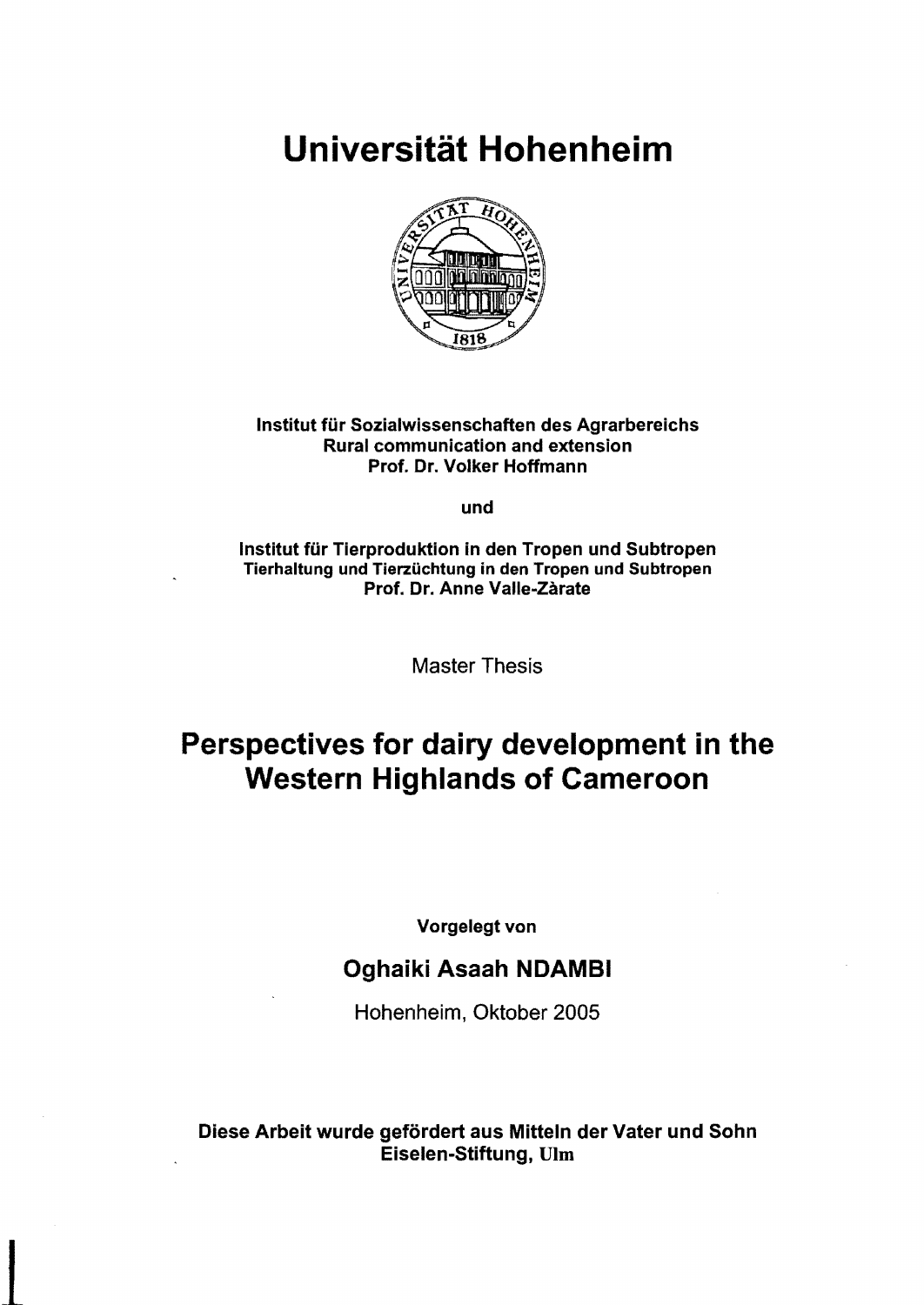#### **Summary**

Cameroon falls within countries with the lowest per caput production and consumption of milk. The high import rate of milk and dairy products to Cameroon in the recent years has been a call for concern and an object for intervention by both the Government and private bodies.

A study aiming at assessing the existing opportunities and constraints for development of dairy production in the Western Highlands of Cameroon was conducted. The Western Highlands, which is a major dairy production zone in Cameroon, has advantages over other regions in the country such as; the availability grass fields for grazing and forage production, low ambient temperatures good for milk storage and an almost absence of tsetse flies, which are responsible for the transmission of trypanosomiasis.

Individual interviews using semi-structured questionnaire with open and closed questions were used as well as personal observations. A total of 72 farmers from 30 villages in the study region were interviewed, from which 4 were selected for a deeper interview. Other stakeholders were identified, and interviewed one or more times. Data was subjected to analysis using the SPSS (Statistical Package for the Social Sciences) software.

Three main groups of dairy farmers were identified: farmers with local cattle breeds (Fulani herders), farmers with pure exotic breeds and farmers with both breeds, practicing crossbreeding *(Bos taurus x B. indicus)*. Beef production was the main intension of farmers using local breeds; they had an average household production of 2.6 litres of milk per day and only sold extra milk, depending on milk and market availability. Some Iocal cattle farmers practiced transhumance for three months in the dry season, since they depended on natural pastures for animal feeding. Meanwhile, farmers with both breeds and those with pure exotic breeds were more market-oriented in production, carried out feed supplementation and had average daily household milk production of 17.7 and 10.7 litres respectively.

Many other stakeholders such as the government, NGO's, processing plants, feed vendors and credit institutions were identified in the dairy sector, each playing a vital role.

The average cost of production per litre of fresh milk was 233 FCFA with exotic breeds and 156 FCFA with cross-bred local cows. The average selling price for milk was 270 FCFA at home, 390 FCFA at local markets, 170 FCFA to processing plants and 200 FCFA to dairy cooperatives. The cost of processing milk was 240 FCFA per litre for *pendidam* (Iocal yoghurt), 752 FCFA per litre for yoghurt, and 3580 FCFA per Kg of cheese. Meanwhile, their selling prices were 300, 1000, and 5000 FCFA respectively. Crossbreeding and improved feed management could improve on milk production substantially.

The major problems faced by dairy farmers were: lack of local markets for milk, farmergrazier disputes, high feeding costs and high feed insufficiency especially in the dry season, theft, cattle diseases and milk spoilage.

From these findings, it was thought that, for a better functioning of the dairy system in the western highlands of Cameroon, the govemment, dairy farmers and other stakeholders must work hand in hand with one another. Both public and private sectors could strive towards issuing land titles to landowners to prevent conflicts and organising training courses for milk producers covering areas like: improved hygienic practices during milk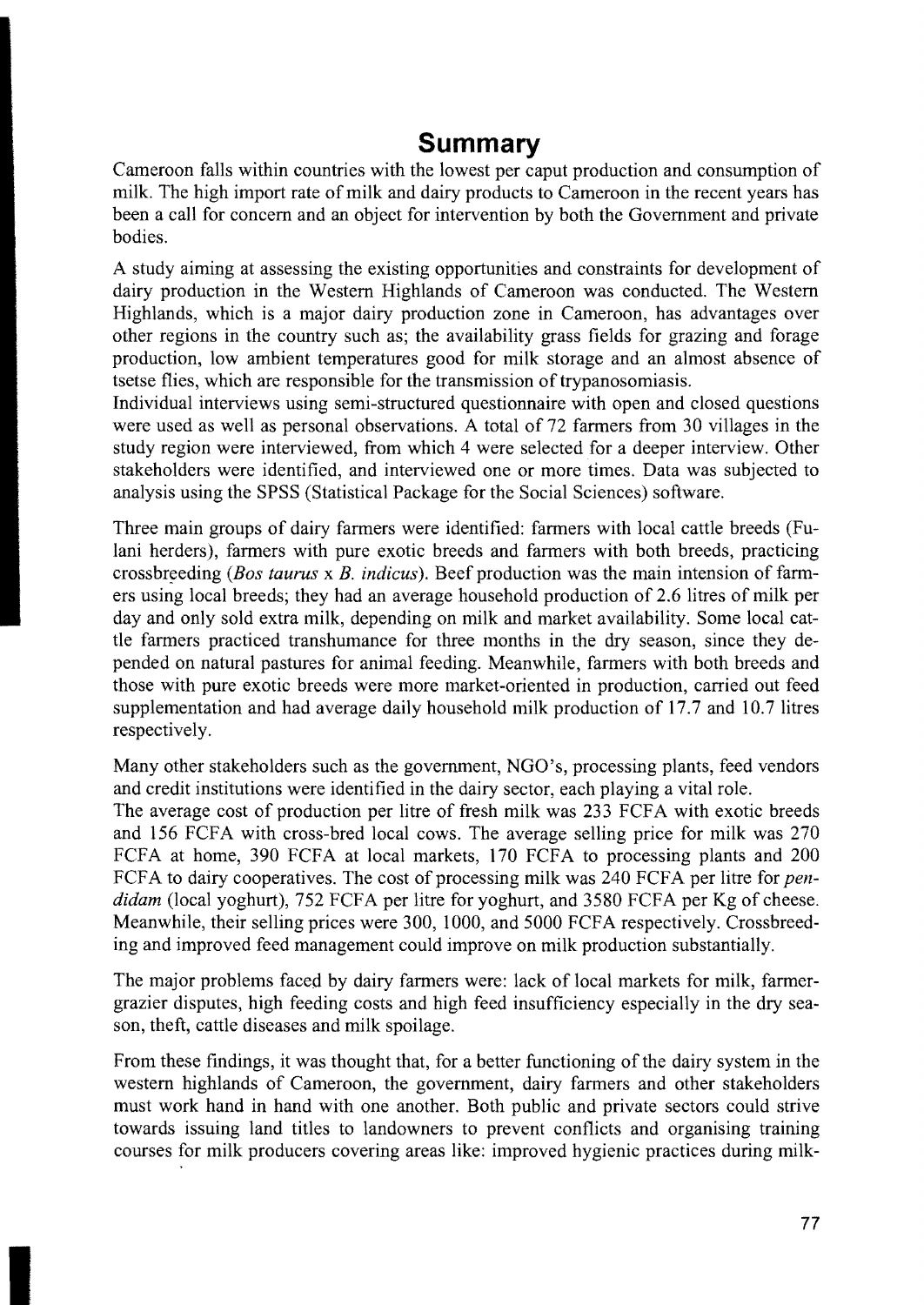ing, use of clean and sterilised containers for milking, planting of improved forage speeies.

Furthermore, the organisation of farmers into dairy cooperative groups was recommended as a means of fostering their production, marketing and credit worthiness. It was noticed that, more women were directly concemed in milking and sales of milk in local cattle production households. Improving on dairying could be a means of financial empowerment to these poor women hence a great step towards poverty alleviation and food security.

### **Resume**

Le Cameroun est I'un des pays ayant la plus faible production et consommation de lait par tête. Le fort taux d'importation de lait et de produits laitiers au cours des dernières années a été un signal pour les décideurs et autres organismes privés qui en ont fait l'objet de leurs préoccupations.

Une étude ayant pour objet l'analyse des opportunités et des contraintes liées au développement de la production laitière dans les hautes terres de l'Ouest du Cameroun a été menée. Réputées être la plus grande zone de production laitière au Cameroun, les hautes terres de l'Ouest se distinguent des autres régions du pays par rapport: à la présence d'une végétation adaptée pour le pâturage et la production bovine; des températures modérées qui facilitent la conservation du lait; L'absence de mouches tse-tse responsables de la trypanosomiase.

Pour les besoins de notre étude, des interviews ont été menées à l'aide des questionnaires structuré et non - structuré et a été complétée par l'observation personnelle. Au total 72 eleveurs provenant de 30 villages ont ete choisis au cours de la premiere phase de notre étude, puis 4 d'entre eux ont été sélectionnées pour des interviews plus approfondis. Les différents intervenant dans le processus de production ont été identifiés et interviewés autant de fois que cela a été nécessaire. Les données recueillies ont été analysées et traitées avec le logiciel SPSS (Statistical Package for the Social Sciences).

Trois grands groupes de producteurs ont été identifiés: ceux disposant des races locales (éleveurs Fulani), ceux disposant des races exotiques et enfin ceux disposant à la fois des deux races précédentes, qui pratiquent le croisement des races *(Bos taurus x B. indicus)*. La production de viande se présente comme étant la principale intention des éleveurs disposant uniquement des races locales. La production moyenne de lait de ce groupe d'agriculteur est de 2.6 litres de lait par jour et ne vendent que les quantités excédentaires produites en fonction de I' accessibilite au marche du lait. La transhumance pendant trois mois en saison seche reste une pratique usuelle chez certaines de ceux eleveurs car ils restent dépendants des parcours naturels comme moyen de nutrition des animaux.

Les agriculteurs ayant les vaches locales croisées et des races exotiques pures adoptent plutôt un comportement de marché dans leurs activités. La production de lait reste leur principale activité génératrice de revenus. Pour ce faire leurs animaux avaient une alimentation supplémentaire et la production moyenne en lait ici est d'environ 17.7 litres et 10.7 litres par jour pour respectivement.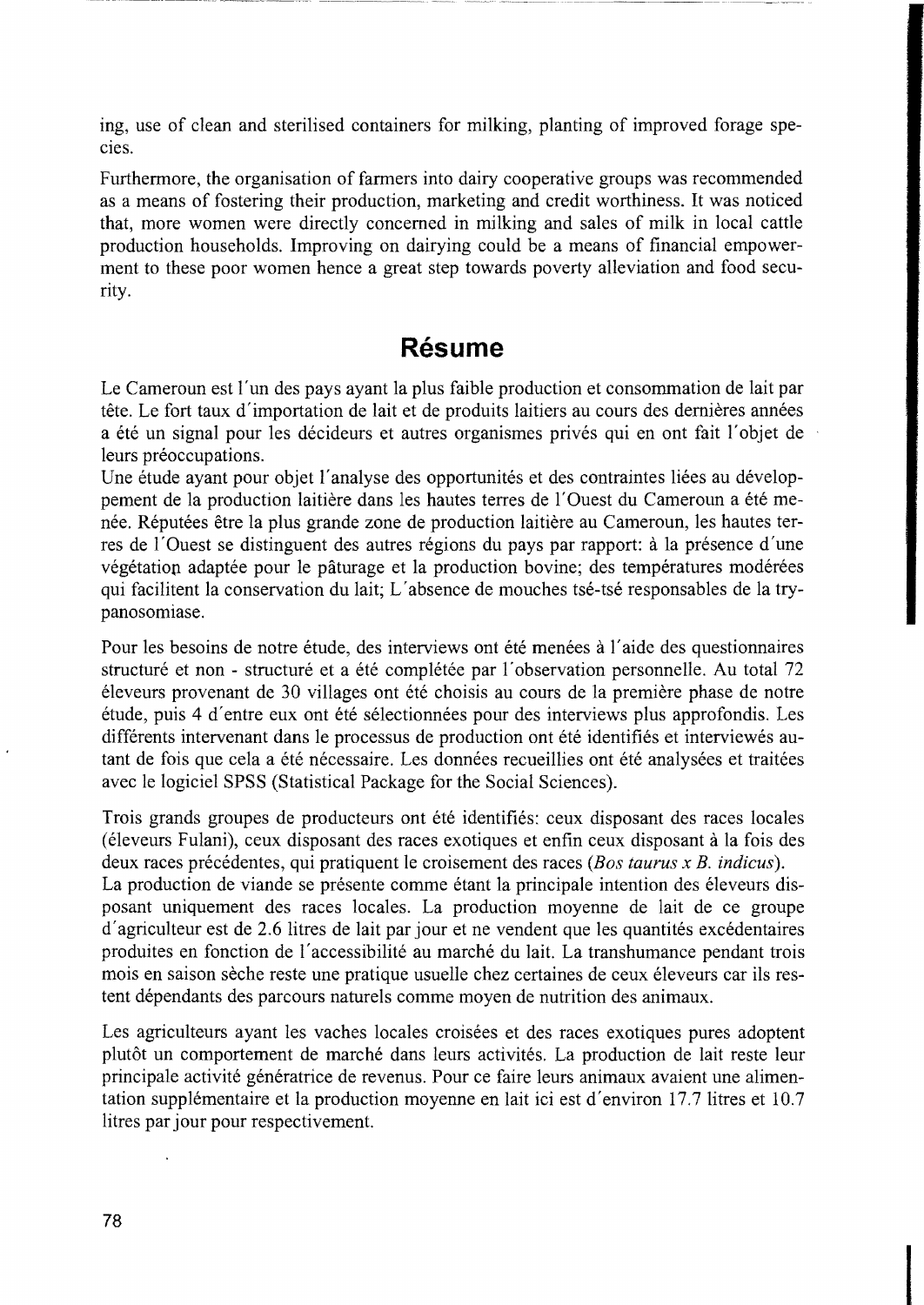Les intervenants dans la filière comme le gouvernement, les ONG, les commercants des aliments et les institutions de credit ont ete identifies, chacun jouant un röle tres important dans le secteur de la production laitière.

Le coût moyen de production par litre de lait frais est de 233 FCFA pour les races exotiques, et 156 FCFA pour les vaches locales croisées. Les prix moyen de vente de lait sont: 270 FCFA sur la ferme, 390 FCFA sur le marché local, 170 FCFA a l'usine de transformation et 200 FCFA aux coopératives de producteurs de lait. Les coûts de transformation de lait est de 240 FCFA par litre pour la fabrication du *pendidam* (yaourt local), 752 FCFA pour le yaourt, et 3580 FCFA par litre pour du fromage. Par contre, les prix de vente étaient de 300, 1000, 5000 FCFA respectivement. Le croisement des races et la bonne gestion de l'alimentation se présente comme étant très bénéfique en terme de productivité.

Les plus grands problèmes rencontrés dans la production laitière sont: l'absence de marehe local de lait, les disputes entre agriculteurs et eleveurs, les forts cout d'alimentation des animaux et l'insuffisance alimentaire des animaux surtout en saison sèche, le vol, les maladies et la degradation rapide du lait.

A partir de nos résultats, nous pensons que, pour le meilleur fonctionnement du système de production de lait dans les hautes terres de l'Ouest Cameroun, le gouvernement, les producteurs et autres intervenants doivent travailler en etroite collaboration. Les intervenants du secteur public et du secteur privée doivent faciliter l'obtention des titres de propriétés sur les terres pour éviter les conflits entre agriculteurs et éleveurs, organiser des séminaires de formation et de recyclage couvrant les différents aspects (hygiène dans le processus de production, qualite du materielle a utilise, amelioration des parcours) de la production laitière.

L'organisation des agriculteurs en coopératives de producteurs de lait peut être recommande comme moyen de renforcer la production, permettre un meilleur marketing des produits et enrayer le blocage lié à l'obtention de crédit. Une remarque faite a été que plusieurs femmes étaient impliquées dans le processus de production et de vente de lait dans les fermes disposant de races locales. Une amélioration de la production laitière peut donc être un moyen pour ces pauvres femmes rurales de disposer de revenus nécessaire à l'amelioration de leurs niveaux de vie, ce qui constitue un pas vers le combat contre la pauvreté et l'insécurité alimentaire.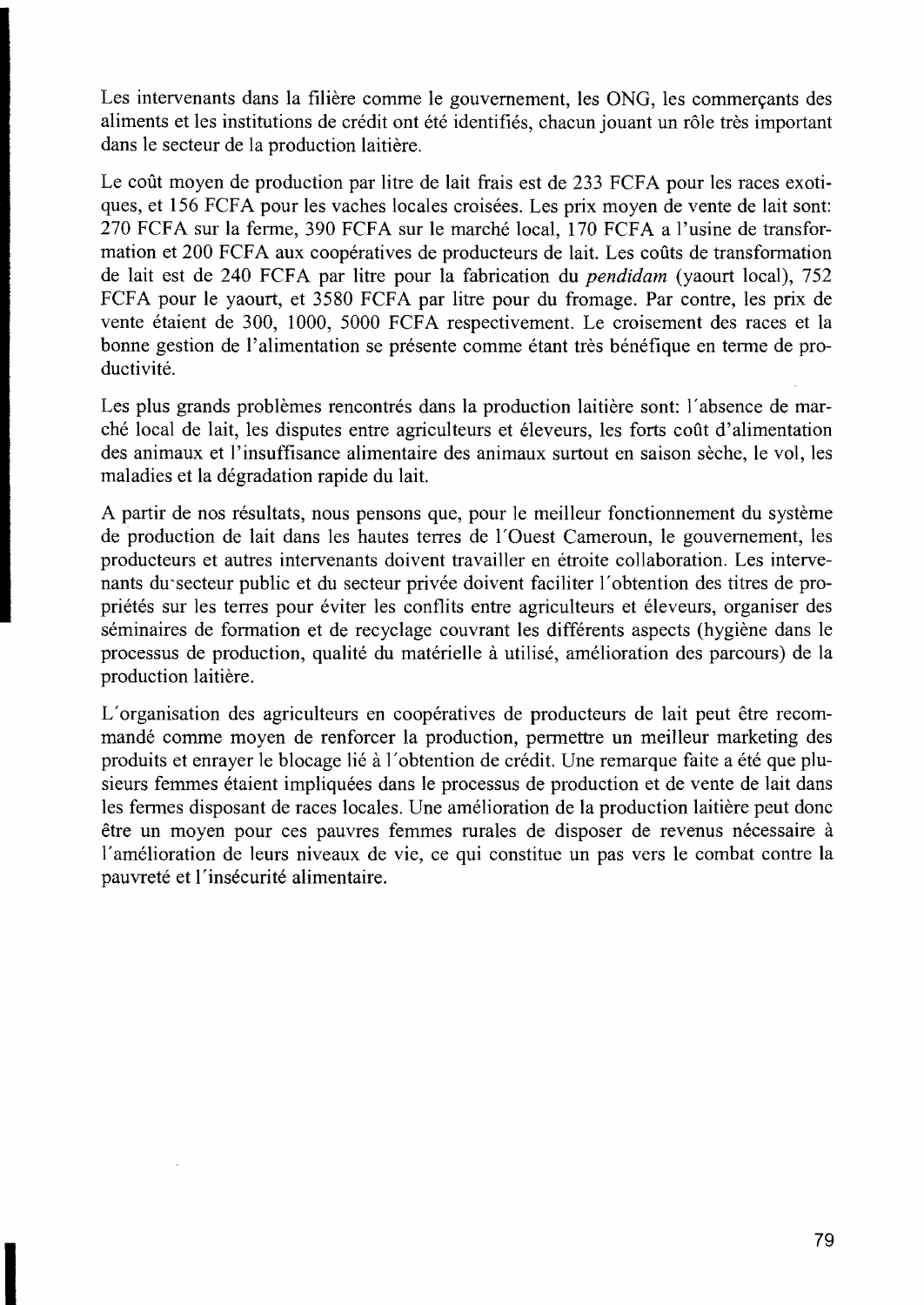## **Zusammenfassung**

Kamerun gehört zu den Ländern mit dem niedrigsten Verbrauch und der niedrigsten Pro-Kopf-Produktion von Milch. Die hohen Milch- und Milchproduktimporte nach Kamerun in den letzten Jahren zeigten den hohen Bedarf auf und riefen damit sowohl Regierung als auch Nichregierungsorganisationen (NRO' s) zum Handeln auf.

Im Bezirk "Western Highlands" wurde die vorliegende Studie durchgeführt, mit dem Ziel, die Möglichkeiten und Entwicklungsbeschränkungen der Milchproduktion für diese Gegend aufzuzeigen. Die Western Highlands, das Hauptproduktionsgebiet von Milch in Kamerun, haben gegenüber anderen Regionen folgende Vorteile: vorhandenes Wissen zur Weidenutzung und Futterproduktion, niedrige Temperaturen die sich zur Milchlagerung eignen, sowie das fast völlige Fehlen der Tsetsefliege.

Individuelle Interviews mit Gesprächsleitfaden sowie Fragebogen mit offenen und geschlossenen Fragen sowie persönliche Beobachtungen wurden angewandt. In der ersten Phase wurden von insgesamt 72 ausgewählten Bauern, vier intensiv befragt. Teilhaber wurden identifiziert und nach Bedarf ein oder mehrmals befragt. Die Daten wurden mit SPSS (Statistical Package for the Social Sciences) analysiert.

Es konnten drei Hauptgruppen von Tierhaltern identifiziert werden: Bauern mit ausschließlich einheimischen Rinderrassen (Fulani Tierhalter), Bauern mit ausschließlich exotischen Rassen sowie Bauern mit sowohl einheimischen als auch exotischen Rassen bzw. deren Kreuzungen *(Bos taurus* x *B. indicus).* 

Bauern mit lokalen Rinderrassen nutzten diese hauptsächlich zur Fleischproduktion, sie produzierten Milch für den Eigenbedarf mit durchschnittlich 2,6 Liter pro Haushalt und Tag und verkauften, wenn Nachfrage bestand, nur Überschüsse.

Viele Bauern mit lokalen Rinderrassen betrieben drei Monate Wandertierhaltung während der Trockenzeit, während Bauern mit Kreuzungstieren und reinen exotischen Rassen zufütterten und mit durchschnittlich 17,7 beziehungsweise 10,7 Liter Milch pro Haushalt und Tag eher Markt orientiert produzierten.

Im Molkereisektor spielen die folgenden Gruppen jeweils eine wichtige Rolle: die Regierung, NRO's, Verarbeitungsbetriebe, Futtermittelverkäufer und Kreditinstitutionen.

Die durchschnittlichen Produktionskosten fiir einen Liter Frischmilch betrugen für die exotischen Rassen 233 FCFA und 156 FCFA für Kreuzungstiere. Der durchschnittliche Verkaufspreis fiir Milch betrug 270 FCFA ab Hof, 390 FCFA auf lokalen Märkten, 170 FCFA bei privaten Verarbeitungsbetrieben und 200 FCFA für Milchkooperativen. Die Milchverarbeitung kostete 240 FCFA pro Liter für "pendidam", 752 FCFA pro Liter fiir Yoghurt und 3580 FCFA pro kg Käse. Die Verkaufspreise dieser Produkte lagen bei 300, 1000 und 5000 FCFA pro Liter beziehungsweise Kilo. Kreuzungstiere und verbesserte fiitterungsmethoden können die milchproduktion erheblich verbessern.

Die größten Probleme der Milchbauern waren: das Fehlen von lokalen Märkten fiir Milch, Ackerbauern-Tierhalter Konflikte, hohe Futterkosten und unzureichende Fütterung vor allem während der Trockenzeit, Diebstahl, Rinderkrankheiten und verdorbene Milch.